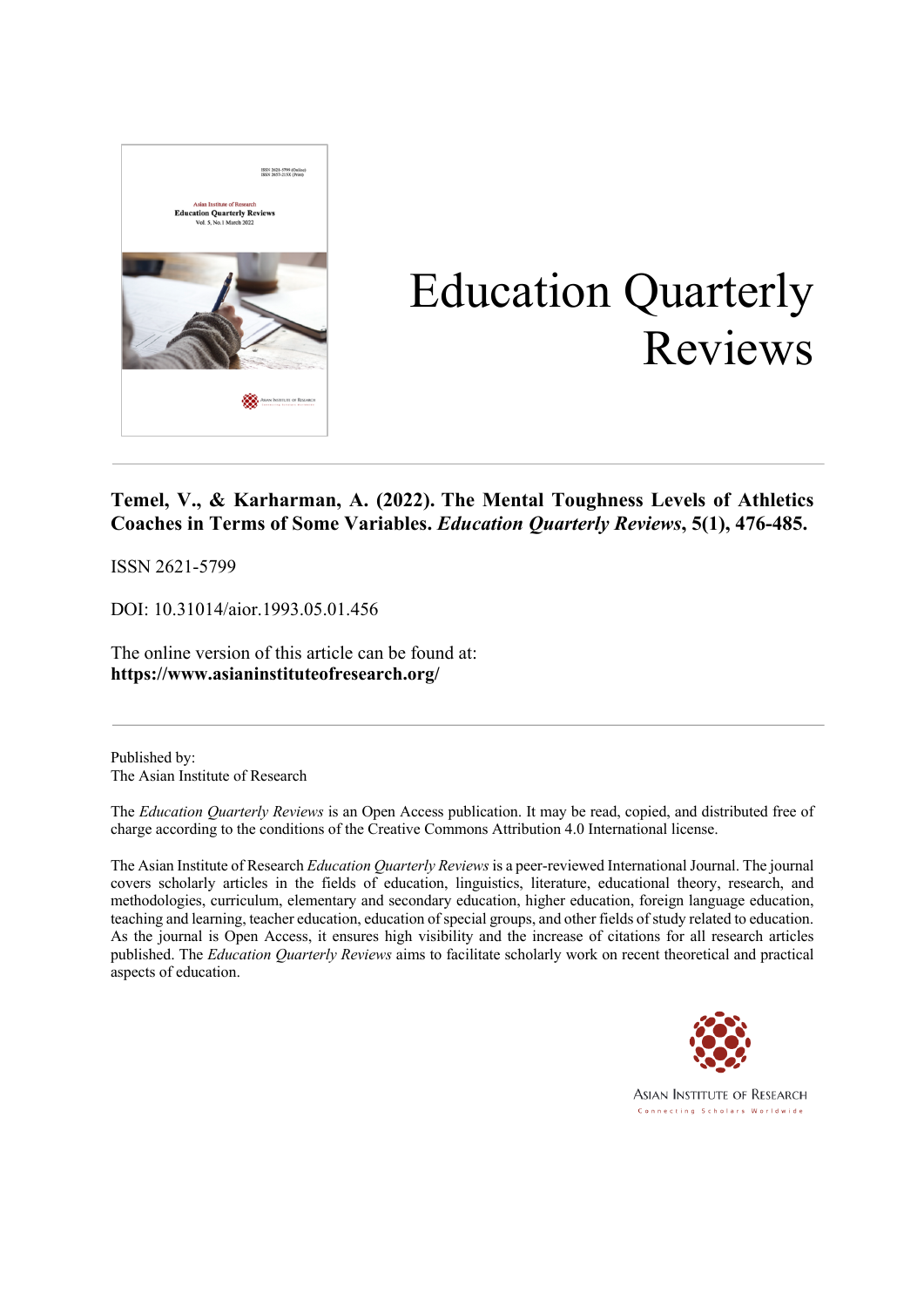

## The Mental Toughness Levels of Athletics Coaches in Terms

## of Some Variables

Veysel Temel<sup>1</sup>, Abdulselam Karharman<sup>2</sup>

 $1$  Faculty of Sports Sciences, Karamanoglu Mehmetbey University, Karaman, Turkey <sup>2</sup> Institute of Health Sciences, Mugla Sıtkı Koçman University, Mugla, Turkey

Correspondence: Veysel Temel, Faculty of Sports Sciences, The University of Karamanoglu Mehmetbey,

Karaman, Turkey, 70100, Turkey. Tel:+90.534.6661111. E-mail: veyseltemel@kmu.edu.tr

#### **Abstract**

The present study aims to examine the mental toughness levels of the coaches in terms of some variables who participated in the third (3rd) level athletics coaching course opened by the Turkish Athletics Federation at different times in 2021. The population of the research is 156 coaches who participated in athletics coaching courses, and a total of 141 of them are 85 men and 56 women (Age Average= 27.00±5.00). With the personal information questionnaire developed by the researcher, "Sport Mental Toughness Questionnaire-SMTQ-14" which was developed by Sheard et al. (2009) was applied. The skewness-kurtosis normality distribution test was used to determine whether the measurements were suitable for the normal distribution. According to the Skewness-Kurtosis technique, the mental toughness scale showed normal distribution for its total and sub-dimensions. According to the results of the research, it can be said that the total and sub-dimension levels of the participants' mental toughness scale are moderate. While there was no significant difference in terms of age and working time of the participants participating in the research, a statistically significant difference was found in terms of gender, place of residence, doing sport and duration of doing sports.

**Keywords:** Sport, Athletics, Mental Toughness

#### **1. Introduction**

Sport is a phenomenon that has been a part of human life since its existence, includes physical and mental efforts, has certain rules and gives pleasure to those who follow and do it. At the same time sports; is a field of occupation that is followed by large masses with admiration. This situation has enabled psychologists, coaches, organizations related to sports and sports fans to strive to increase success in sports. Organizations and competitions are frequently organized so that the athletes can show their performances comfortably. These events make the international effectiveness of sports feel, cause sports to be seen as a propaganda tool, and encourage the athletes to increase their performance by increasing competition (Turkmen, 2005). It is not appropriate to examine sports under a single dimension, because it is possible to divide it into different groups according to the place and time it is performed, as well as for competition and performance-oriented, healthy life, leisure time, strengthening social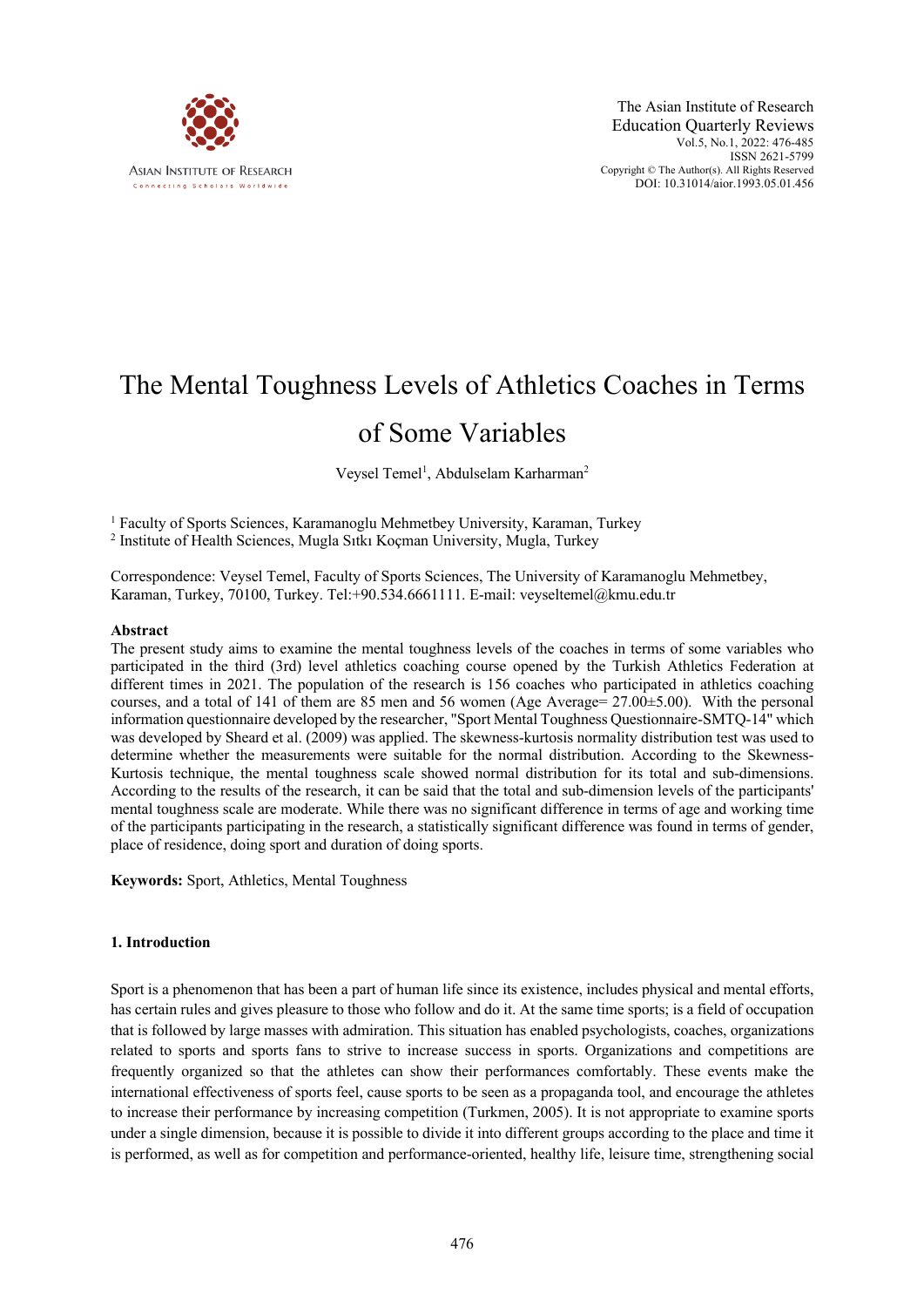ties, having a good time. For this reason, it is difficult to fit sports into a single and precise definition (Fisek, 1998).

Although there are different definitions on mental toughness, which is an important factor for the continuation of the high performance required for the athlete (Loehr, 1986), the common view on the concept is that it is an important psychological detail for success in sports. Although many definitions are made for mental toughness, in general; it is related to the ability of athletes to concentrate, to cope with pressure, to realize and not repeat their mistakes, to confront and persist with the luck factor, and to mental toughness (Bull et al., 2005; Jones, Hanton, & Connaughton, 2002; Thewell, Weston, & Greenlees, 2005). Mental resilience emerges as a necessary feature in situations such as being exposed to negativities and compelling actions during sports activities. Mental skills, which are a psychological dimension, are included in the conditions (physical performance, technical and tactical knowledge, skills, etc.) necessary to be a successful athlete. Elite athletes in almost every branch must have a high level of mental skills in order to be successful during their competitions (Gucciardi & Gordon, 2011).

Athletics is a very comprehensive sport in terms of content and requires different skills, and is divided into two groups as track and main competitions. Track competition is defined as short-middle-long distance running, walking, hurdle and flag running. Field competition consists of throws and jumps (Kuraner et al., 1979). Mental resilience is seen as a personality trait that supports harmony in people and reduces the negative effects of stress and stress in their lives (Jacelon, 1997). This personality trait is one that people can learn and develop over time. Individuals with high levels of mental resilience, that is, people who are a whole with their cognitive, affective, physical and social aspects, stick to their normal lives more and keep their own lives under control. However, these individuals are more committed to their work and see unexpected changes in their lives as opportunities for improvement. However, it is seen that people with low mental resilience are resistant to the differences they encounter in daily life, are in distancing and are focused on external control (Klag & Bradley, 2004). At the same time, mental toughness is the job of eliminating the difficulties, hindered situations and mental barriers that the athletes face during the competition and showing a high-level performance (Burton & Raedeke, 2008).

With the competition and performance in sports reaching higher levels, fine details have begun to determine the path to success and success. The possibilities of winning and losing in sports cause psychological pressure in athletes and they need to bring themselves to a state where they can feel the best in order to get rid of this pressure. For this reason, athletes have the obligation to maximize their skills and keep their performance at the highest level (Baker et al., 1990; cited in Temel, 2018). Accordingly, the importance of physical development in sports as well as mental development has emerged. In recent scientific researches, it has been emphasized that psychological factors as well as physical factors are an important factors in success and failure for athletes (Karharman, 2019). Although athletics is known as the basis of all sports, it is a very difficult sport to do at an elite level. Athletes have to struggle with many factors in this sport. While struggling, physical strength is as important as mental toughness. The mental toughness factor, which is one of the psychological factors, is of great importance in an individual and difficult sport such as athletics. Because the athletes are in a struggle with themselves and the competition track as well as with their opponent for the competition. In his/her struggle with himself/herself, his only rival may be the competition track and the second s/he ran, the length he jumped, the height s/he jumped or the distance s/he made the shot. In previous studies, positive correlations were found between the mental toughness levels of elite athletes and their achievement motivation levels. Accordingly, the level of mental toughness is important for athletes who do athletics.

#### **2. Method**

This research is a descriptive study aiming to examine the predictor of mental toughness levels of athletics coaches who participated in the third (3rd) level athletics coaching course opened by the Turkish Athletics Federation at different times in 2021, according to some variables. The descriptive method is a research method that aims to describe the existing phenomenon without the intervention of the researcher (Karasar, 1995). Descriptive studies aim to define the typical features of a certain group, to predict how people in a certain group will behave in certain situations and to make inferences on this subject (Borg - Gall, 1989). The data were collected by face-to-face interviews on the basis of randommethodsd and voluntariness.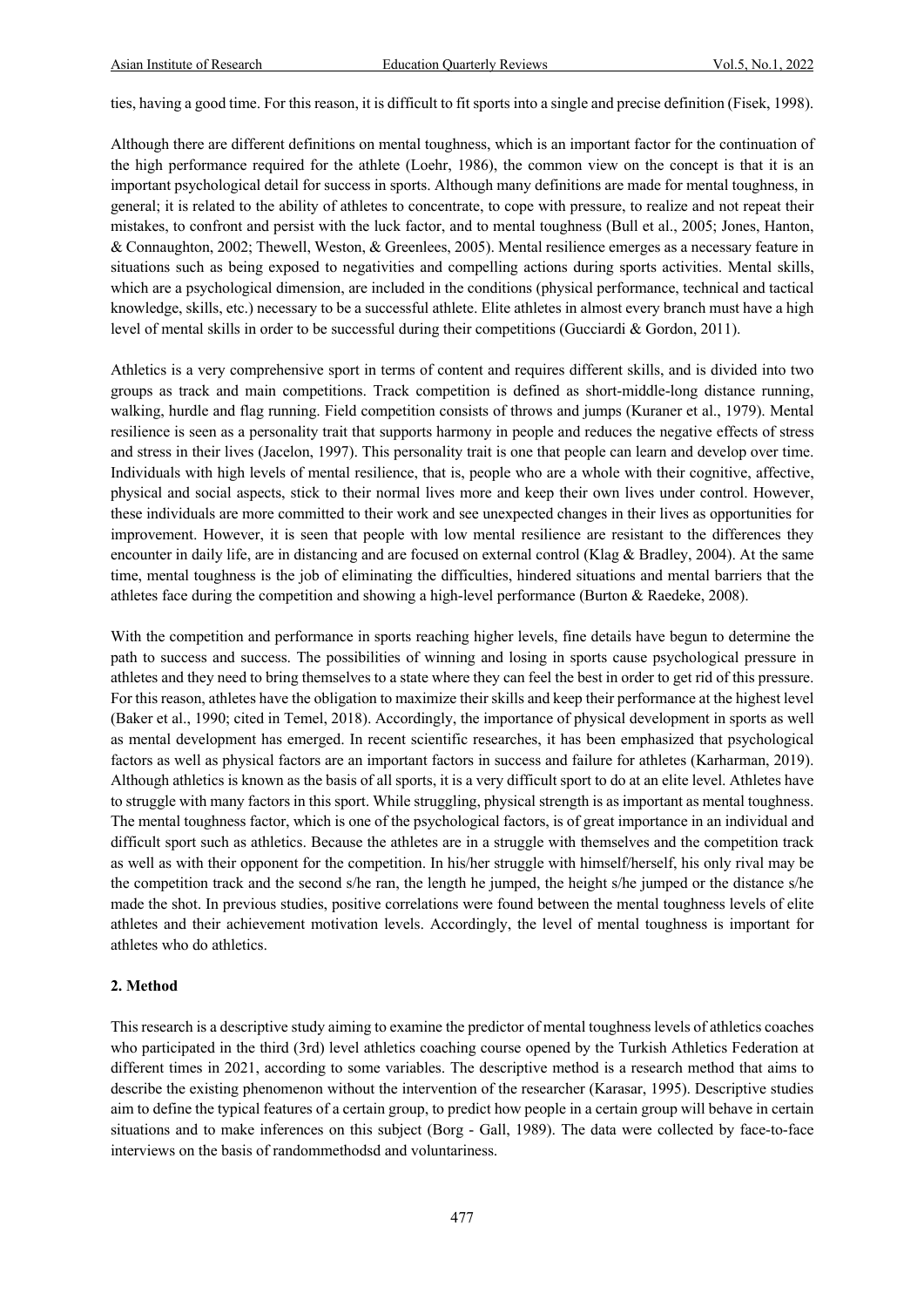#### *2.1 Research Group*

The research group universe consisted of 156 athletics coaches who participated in the 3rd level athletics coaching courses opened by the Turkish Athletic Federation at different times in 2021, while a total of 141 coaches, 85 of whom were male and 56 were female (Age Average= 27.00 $\pm$ 5.00). The research scale was applied on a voluntary basis by interviewing the coaches face to face at the place where the coaching courses are held.

#### *2.2. Data Collections*

First of all, the available information about the purpose of the research is given in a systematic way by scanning the literature. Thus, a theoretical framework was formed on the subject. Secondly, the Mental Resilience Scale adapted to Turkish by Altıntas and Koruc (2016) and the information form to collect the personal information of the participants was used.

The data collection tools necessary to achieve the determined aims of the research are given below respectively.

#### *2.2.1. Personal Information Form*

In order to collect information about the personal characteristics of the participants and to create the independent variables of the research, an information form consisting of 6 (Gender, Age, etc.) items was prepared by the researcher.

#### *2.2.2. Mental Toughness Scale*

The Mental Toughness Scale developed by Sheard (2009) and adapted into Turkish by Altıntas and Koruc (2016) was used in the study to determine the mental toughness levels of coaches. The Mental Resilience Scale is a 4 point Likert -type scale consisting of 14 items. The scale has three sub-dimensions: trust (6 items), control (4 items) and continuity (4 items). Each question is given a score of 1-4 in the answer keys (Sheard, 2013; cited by Altıntas and Koruc, 2016). Internal consistency (Cronbach Alpha) reliability coefficients of this study was found .68 for confidence, .61 for continuity, .67 for control dimension and .65 for total mental toughness.

#### *2.3. Analysis of Data*

During the analysis and evaluation of the data; the data were analyzed using SPSS 25.0 for windows package program that arranged in Microsoft Excel 2003 program. Percentage and frequency methods were used to determine the distribution of personal information of the participants. The Skewness-Kurtosis (Skewness - Kurtosis) normality distribution test was used to determine whether the measurements were suitable for the normal distribution. According to the Skewness-Kurtosis technique, it did not show a normal distribution for the total positive perception and positive perception of the past tense sub-dimensions, but showed a normal distribution for the positive perception of human nature and positive perception of the self. As a result, the t-test for normal distributions and the One way – ANOVA tests were applied and POST HOCK Sheff tests were used to determine the source of the difference.

| Table 1: The Skewness/Kurtosis Normality Test for the Total and Sub-Dimensions of the Mental Resilience |  |
|---------------------------------------------------------------------------------------------------------|--|
| Scale of the Individuals Participating in the Research                                                  |  |

|                 |         |            | --- --- - --- - - --- - -- |         |
|-----------------|---------|------------|----------------------------|---------|
|                 | Trust   | Continuity | Control                    | Total   |
|                 | 141     | l 4        |                            | 141     |
| <b>Skewness</b> | $-.054$ | 634        | $-.318$                    | $-.099$ |
| Kurtosis        | -.586   | ,308       | $-.404$                    | ,690    |

When Table 2 is examined, it does not show a normal distribution for the total positive perception and positive perception of the past tense sub-dimensions according to the Skewness-Kurtosis technique, but it shows a normal distribution for the positive perception of human nature and positive perception of the self. In the event that the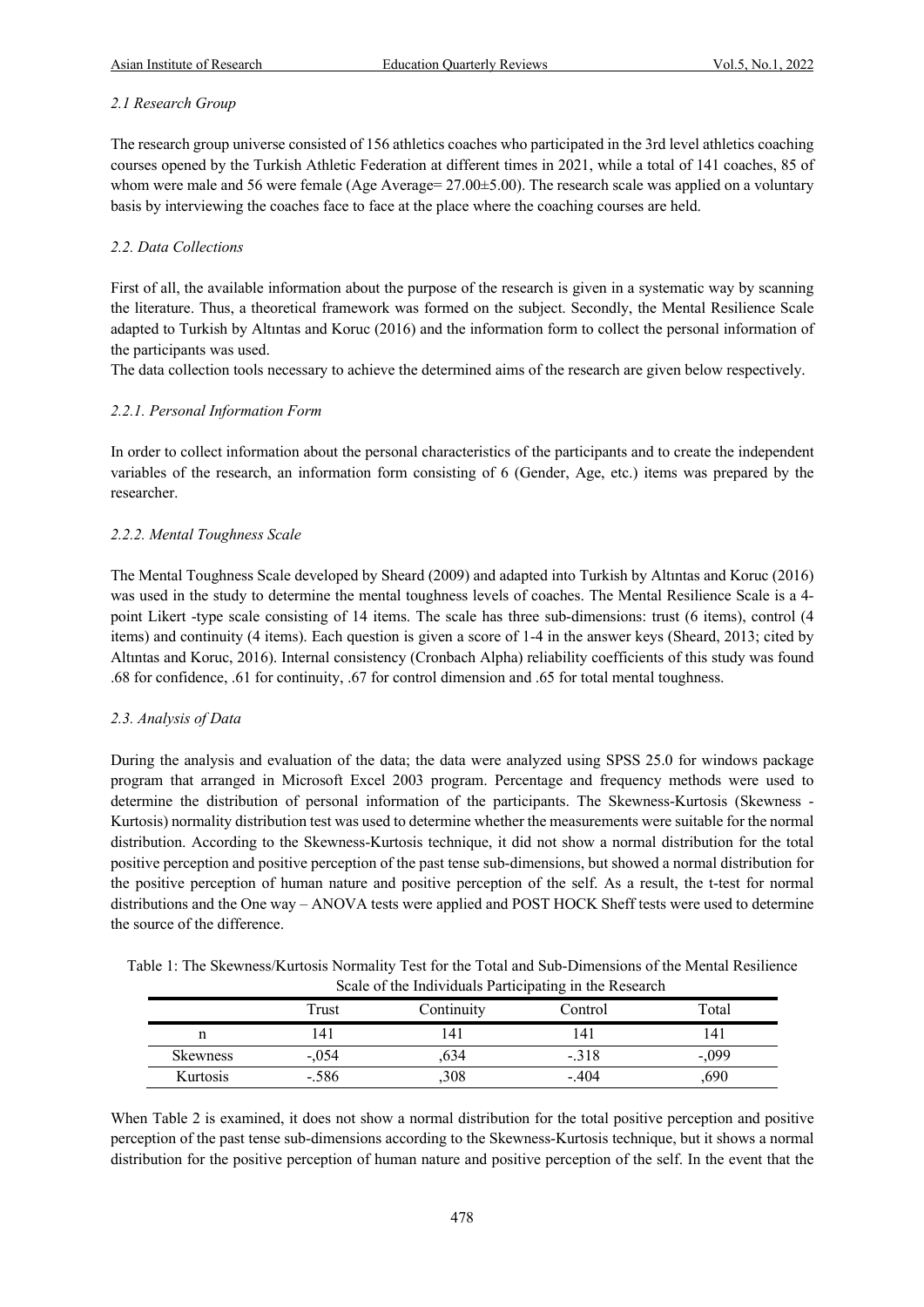Skewness and Kurtosis values are between -1.5 and +1.5, the relevant test scores or the group are considered to have a normal distribution (Özer & Engeç, 2015).

#### **3. Results**

#### *3.1. Personal Characteristics of the Research Group*

Data and comments on the demographic characteristics of the coaches participating in the research are given below.

| Table 2: Distribution of the Sample Group Participating in the Research in terms of Demographic Characteristics |  |  |
|-----------------------------------------------------------------------------------------------------------------|--|--|
|                                                                                                                 |  |  |

| Personal Characteristics of<br>Participants |                           | n   | $\frac{0}{0}$    |
|---------------------------------------------|---------------------------|-----|------------------|
|                                             | Male                      | 85  | 60.3             |
| Gender                                      | Female                    | 56  | 39.7             |
|                                             | Ages 22-26                | 54  | 38.3             |
|                                             | Ages 27-31                | 34  | 24.1             |
| Age                                         | Ages 32-36                | 18  | 12.8             |
|                                             | Ages 37-41                | 25  | 17.7             |
|                                             | Age $42$ and $+$          | 10  | 7.1              |
|                                             | Metropole                 | 49  | 34.8             |
| Place of Residence                          | City                      | 56  | 39.7             |
|                                             | District                  | 24  | 17.0             |
|                                             | Town/Village              | 12  | 8.5              |
|                                             | 0-3 Years                 | 112 | 79.4             |
| Working time                                | 4-7 Years                 | 17  | 12.1             |
|                                             | 8-11 Years                | 12  | 8.5              |
|                                             | Between $0 - 4500$ TL     | 59  | 41.8             |
|                                             | Between 4501 TL - 7000 TL | 47  | 33.3             |
| Income status                               | Between 7001 TL - 9000 TL | 21  | 14.9             |
|                                             | 9001 TL $-$ and more      | 14  | $\overline{9.9}$ |
|                                             | Yes                       | 113 | 80.1             |
| Doing Sports Status                         | No                        | 28  | 19.9             |
|                                             | none                      | 28  | 19.9             |
|                                             | 1 day per week            | 16  | 11.3             |
| <b>Exercise Time</b>                        | 2 days in a week          | 18  | 12.8             |
|                                             | 3 days in a week          | 25  | 17.7             |
|                                             | 4 days a week and more    | 54  | 38.3             |

The demographic characteristics of the participants were interpreted as follows. According to the gender distribution of the participants, 85 (60.3%) were male and 56 (39.7%) were female. According to age variables, 54 (38.3%) of them are in the 22-26 age range, 34 (24.1%) are in the 27-31 age range, 18 (12.8%) are in the 32- 36 age range, 25 (17.7%) and 10 (7.1%) were aged 42 and over. According to the place of residence, 49 of them (34.8%) live in metropolis, 56 of them (39.7%) live in cities, 24 of them (17.0%) live in districts, and 12 of them (8.5%) live in villages and towns. According to the variable of working time of the participants, it is seen that 112  $(79.4\%)$  of them had 0-3 years, 17 of them  $(12.1\%)$  4-7 years, 12 of them  $(8.5\%)$  8-11 years working time. According to the income status variable of the participants, it is seen that 59 (41.8%) had  $0 - 4500$  TL, 47 (33.3%) 4501– 7000 TL, 21 (14.9%) 7001 – 9000 TL and 14 (9.9%) of them have 9001 TL and more income. In the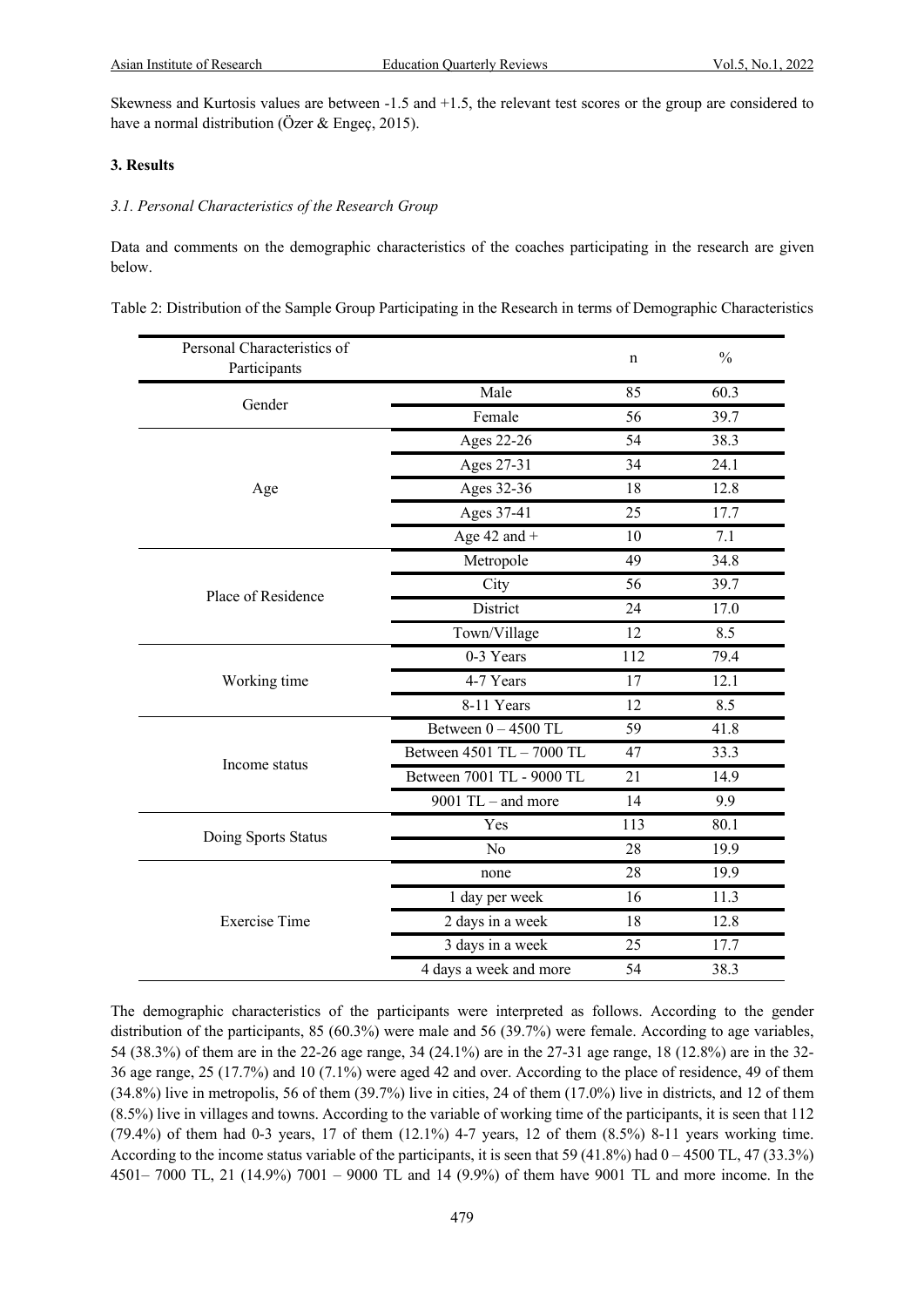distribution of the participants according to the variable of doing regular sports, it was seen that 113 (80.1%) of them do sports regularly, while 28 (19.9%) do not do sports regularly. 16 (11.3%) of the participants who do sports regularly, once a week, 18 (12.8%) 2 days a week, 25 (17.7%) 3 days a week, 54 (38.3%) It was observed that ten of them had time to do sports.

| ↩          | ↩   |        |       |       |       |
|------------|-----|--------|-------|-------|-------|
|            | n   | Cover. | SS    | mın   | Max   |
| Trust      | 41  | 19.55  | 2.531 | 3.00  | 24.00 |
| Continuity | 141 | 10.66  | .216  | 8.00  | 4.00  |
| Control    | 41  | 10.29  | 2,682 | 4.00  | .6.00 |
| Total      | 41  |        | .430  | 29.00 | 0.00  |
|            |     |        |       |       |       |

Table 3: Results Regarding the Mental Resilience Levels and Sub-Dimensions of the Participants

In Table3, the mental toughness score averages of the participants in general and their sub-dimensions are examined. As a result of this review; it is understood that while the average score of the total mental toughness level of the athletes participating in the research is 40.50, the average of the confidence level is 19.55, and the average of the control level is 10.29, while the continuity level averages of 10.66 are close to the medium level.

|            | Gender | n  |       | SS    | sd  |           | p-value |
|------------|--------|----|-------|-------|-----|-----------|---------|
| Trust      | Male   | 85 | 19.85 | 2,509 | 139 | $1 - 710$ | ,089    |
|            | Female | 56 | 19,11 | 2,520 |     |           |         |
| Continuity | Male   | 85 | 10.53 | 1.150 | 139 | $-1.587$  | ,115    |
|            | Female | 56 | 10.86 | 1.271 |     |           |         |
| Control    | Male   | 85 | 9.78  | 2,638 | 139 | $-2,877$  | ,005    |
|            | Female | 56 | 11.07 | 2,579 |     |           |         |
| Total      | Male   | 85 | 40,15 | 3.421 | 139 | $-1,502$  | ,135    |
|            | Female | 56 | 41,03 | 3,406 |     |           |         |
| * $p<.05$  |        |    |       |       |     |           |         |

Table 4: T-test results of the Total and Sub-Dimensions of the Mental Resilience Scale by Gender

In Table 4, whether the mean scores of the mental toughness scale sub-dimensions of the coaches and their total differ according to the gender variable was examined by the t-test. As a result of the examination, the mean score of the male participants was  $\bar{X}$ = 9.78 and the mean score of the women was  $\bar{X}$ = 11.07, and a statistically significant difference was found between the control scores of women and men in favor of women (*t: -2.877 p<0 .05)*.

|             |                               | n  | $\overline{X}$ | SS    | sd | F     | p-value |         |
|-------------|-------------------------------|----|----------------|-------|----|-------|---------|---------|
| Trust       | Between $0 - 4500$ TL         | 59 | 18.80          | 2,571 | 3  | 3,043 | ,031    | $1 - 2$ |
|             | Between $4501$ TL $- 7000$ TL | 47 | 19.85          | 2.511 |    |       |         | $1 - 4$ |
|             | Between 7001 TL - 9000 TL     | 21 | 19.05          | 1,830 |    |       |         |         |
|             | $9001$ TL – and more          | 14 | 19.78          | 2,778 |    |       |         |         |
| Continuity  | Between $0 - 4500$ TL         | 59 | 10.42          | 1,086 | 3  | 1,442 | ,233    |         |
|             | Between $4501$ TL $- 7000$ TL | 47 | 10.87          | 1.191 |    |       |         |         |
|             | Between 7001 TL - 9000 TL     | 21 | 10.86          | 1,389 |    |       |         |         |
|             | $9001$ TL – and more          | 14 | 10,64          | 1,393 |    |       |         |         |
| Control     | Between $0 - 4500$ TL         | 59 | 9.95           | 2,687 | 3  | 1,451 | ,231    |         |
|             | Between 4501 TL - 7000 TL     | 47 | 10.34          | 2,324 |    |       |         |         |
|             | Between 7001 TL - 9000 TL     | 21 | 11.33          | 2,817 |    |       |         |         |
|             | $9001$ TL – and more          | 14 | 10.00          | 3.397 |    |       |         |         |
| Total       | Between $0 - 4500$ TL         | 59 | 40.17          | 3,465 | 3  | .644  | ,588    |         |
|             | Between $4501$ TL $- 7000$ TL | 47 | 41.06          | 3.206 |    |       |         |         |
|             | Between 7001 TL - 9000 TL     | 21 | 40.23          | 3,833 |    |       |         |         |
|             | $9001$ TL – and more          | 14 | 40,43          | 3,524 |    |       |         |         |
| $*_{p<.05}$ |                               |    |                |       |    |       |         |         |

Table 5: F-Test Results of Total and Sub-Dimensions of Mental Toughness by Income Status of Coaches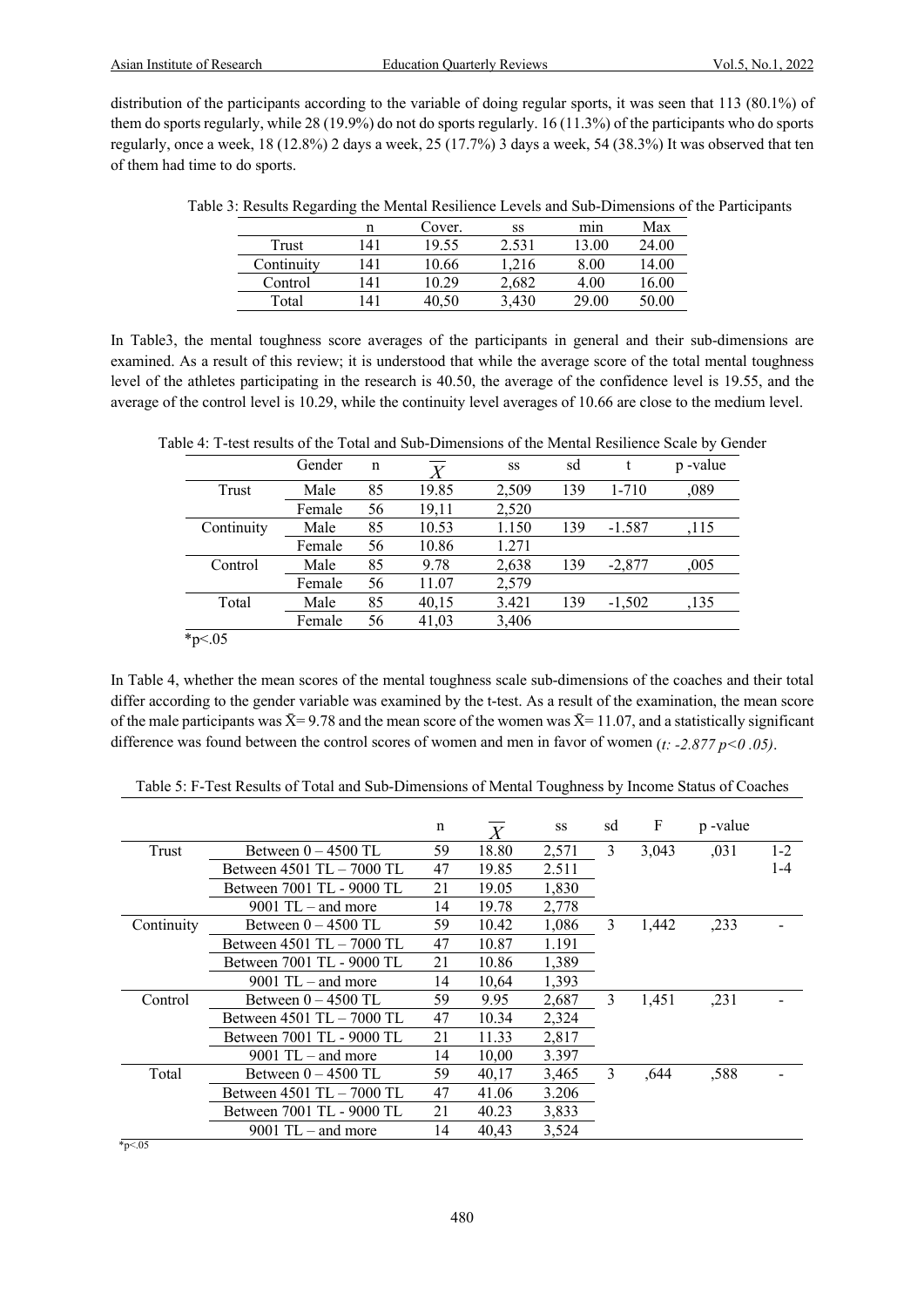In Table 5, whether the mean scores of the coaches ' mental toughness scale sub-dimensions and the total differ according to the income status variable was examined with the F test. As a result of the examination; the mean confidence score of the participants is between 0-4500 TL  $\bar{X}$ = 19.80, the mean confidence score of the participants is between 4501 and 7000 TL  $\bar{X}$ = 19.85, the trust score average of the participants is between 7001 and 9000 TL  $\bar{X}$  = 18.05. A statistically significant difference was found between the participants with an income of 0-4500 TL, 7001 - 9000 TL and 4501 - 7000 TL in terms of confidence scores (F:3,043). p<0.05).

|            |              | $\mathbf n$ | $\overline{X}$ | SS    | sd | F     | p-value |         |
|------------|--------------|-------------|----------------|-------|----|-------|---------|---------|
| Trust      | Metropole    | 49          | 19.88          | 2,288 | 3  | ,864  | ,462    |         |
|            | City         | 56          | 19.61          | 2,542 |    |       |         |         |
|            | District     | 24          | 19.17          | 2,959 |    |       |         |         |
|            | Town/Village | 12          | 18,75          | 2,563 |    |       |         |         |
| Continuity | Metropole    | 49          | 10.37          | 1.185 | 3  | 1,718 | ,166    |         |
|            | City         | 56          | 10.84          | 1,290 |    |       |         |         |
|            | District     | 24          | 10,67          | 1.129 |    |       |         |         |
|            | Town/Village | 12          | 11.00          | ,853  |    |       |         |         |
| Control    | Metropole    | 49          | 9.57           | 2,731 | 3  | 2,706 | ,048    | $1 - 4$ |
|            | City         | 56          | 10.36          | 2,430 |    |       |         | $1 - 3$ |
|            | District     | 24          | 10.96          | 2,956 |    |       |         |         |
|            | Town/Village | 12          | 11.58          | 2,466 |    |       |         |         |
| Total      | Metropole    | 49          | 39,82          | 3,615 | 3  | 1,091 | ,355    |         |
|            | City         | 56          | 40.80          | 3.349 |    |       |         |         |
|            | District     | 24          | 40,79          | 3.362 |    |       |         |         |
|            | Town/Village | 12          | 41,33          | 3,085 |    |       |         |         |

Table 6: F-Test Results of the Total and Sub-Dimensions of the Mental Resilience Scale According to the Variable of Place of Residence of the Coaches

In Table 6, whether the mean scores of the mental toughness scale sub-dimensions and the total of the coaches differ according to the variable of residence was examined with the F test. As a result of the examination; the mean control score of the participants living in the metropolis area is  $\bar{X}$ = 9.57, the mean control score of the participants living in the city is  $\bar{X}$ = 10.36, the mean control score of the participants living in the district is  $\bar{X}$ = 10.95, the mean control score of the participants living in the town/village is  $\bar{X}$ = 11.58 and in terms of confidence scores, a statistically significant difference was found between the participants living in the metropolitan city and the participants living in the district and town/village  $(F:2,706 \text{ p} < 0.05)$ .

|  |  |  |  | Table 7: T-test results of the Total and Sub-Dimensions of the Mental Toughness Scale According to the |  |  |
|--|--|--|--|--------------------------------------------------------------------------------------------------------|--|--|
|  |  |  |  |                                                                                                        |  |  |

|            | Variable of Doing Sports Status of the Coaches |     |       |       |     |          |         |  |  |  |
|------------|------------------------------------------------|-----|-------|-------|-----|----------|---------|--|--|--|
|            | Gender                                         | n   | $\,$  | SS    | sd  | t        | p-value |  |  |  |
| Trust      | Yes                                            | 113 | 19.88 | 2.412 | 139 | 3.230    | ,002    |  |  |  |
|            | No                                             | 28  | 18.21 | 2.601 |     |          |         |  |  |  |
| Continuity | Yes                                            | 113 | 10,57 | 1,201 | 139 | $-1,679$ | ,095    |  |  |  |
|            | No                                             | 28  | 11.00 | 1,186 |     |          |         |  |  |  |
| Control    | Yes                                            | 113 | 11.03 | 2,589 | 139 | $-2,389$ | ,029    |  |  |  |
|            | No                                             | 28  | 10.36 | 2.831 |     |          |         |  |  |  |
| Total      | Yes                                            | 113 | 40.49 | 3,625 | 139 | $-.117$  | ,907    |  |  |  |
|            | No                                             | 28  | 40,57 | 2,545 |     |          |         |  |  |  |

 $*_{p<.05}$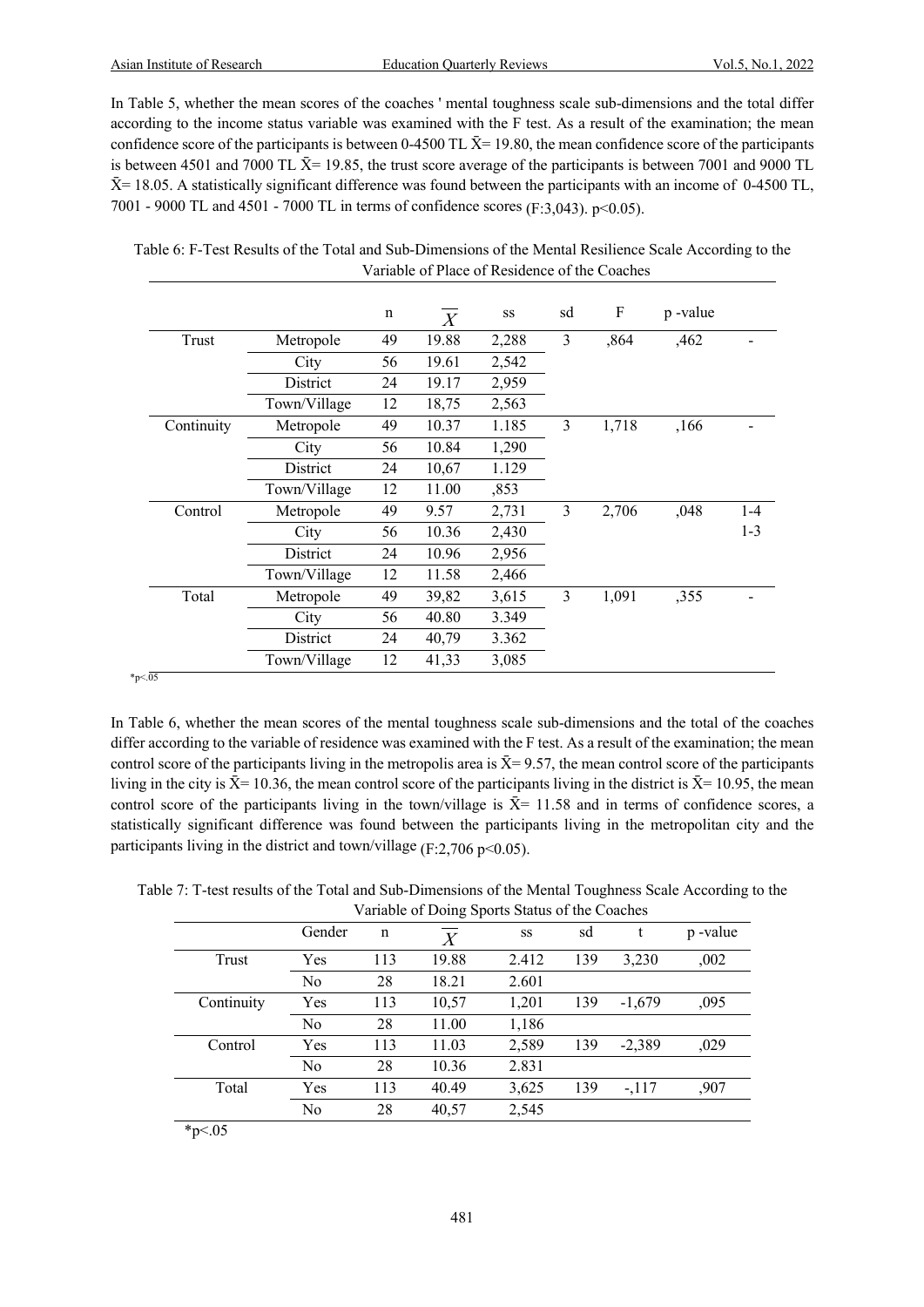In Table 7, whether the mean scores of the mental toughness scale sub-dimensions and total of the coaches differ according to the variable of doing sports was examined with the t-test. As a result of the examination, the mean score of the confidence dimension of the participants who do sports was  $\bar{X}$  = 19.88 and the mean score of those who did not do sports was  $\bar{X}$  = 18.21, and a statistically significant difference was found between those who do sports and those who do not, in favor of the participants who do sports  $(t:3,230 \text{ p} < 0.05)$ .

The mean score of the control dimension of the participants who do sports was  $\bar{X}$ = 11.03 and the mean score of those who did not do sports was  $\bar{X}$  = 10.35, and a statistically significant difference was found between those who do sports and those who do not in terms of control dimension scores in favor of the participants who do sports ( *t:- 2,389 p<0.05* ).

|            |                      | $\mathbf n$ | $\overline{X}$ | SS    | sd             | F     | $p -$<br>value |         |
|------------|----------------------|-------------|----------------|-------|----------------|-------|----------------|---------|
| Trust      | 1 per week           | 16          | 18,75          | 3,194 | $\overline{4}$ | 3,300 | ,013           | $1-4$   |
|            | 2 per week           | 18          | 19.50          | 2,229 |                |       |                |         |
|            | 3 per week           | 25          | 20,28          | 2,685 |                |       |                |         |
|            | $4$ and $+$ per week | 54          | 20,09          | 2.341 |                |       |                |         |
|            | none                 | 28          | 18.36          | 2,076 |                |       |                |         |
| Continuity | 1 per week           | 16          | 11,50          | 1.033 | 4              | 3,617 | ,008           | $1 - 2$ |
|            | 2 per week           | 18          | 10.28          | 1,406 |                |       |                | $1 - 3$ |
|            | 3 per week           | 25          | 10,40          | 1,155 |                |       |                | $1 - 4$ |
|            | $4$ and $+$ per week | 54          | 10,50          | 1.145 |                |       |                |         |
|            | none                 | 28          | 10,96          | 1.105 |                |       |                |         |
| Control    | 1 per week           | 16          | 10,75          | 2.295 | $\overline{4}$ | 1,390 | ,241           |         |
|            | 2 per week           | 18          | 10,17          | 2.121 |                |       |                |         |
|            | 3 per week           | 25          | 9,28           | 2,716 |                |       |                |         |
|            | $4$ and $+$ per week | 54          | 10.35          | 2,849 |                |       |                |         |
|            | none                 | 28          | 10.89          | 2.753 |                |       |                |         |
| Total      | 1 per week           | 16          | 41,00          | 2,633 | $\overline{4}$ | ,626  | ,645           |         |
|            | 2 per week           | 18          | 39.94          | 3.621 |                |       |                |         |
|            | 3 per week           | 25          | 39,96          | 3,713 |                |       |                |         |
|            | $4$ and $+$ per week | 54          | 40.94          | 3,872 |                |       |                |         |
|            | none                 | 28          | 40,21          | 2,470 |                |       |                |         |

Table 8: F-Test Results of the Total and Sub-Dimensions of the Mental Toughness Scale by the Variable of Regular Exercise of the Coaches

 $*_{p < .05}$ 

In Table 8, whether the mean scores of the mental toughness scale sub-dimensions and total of the coaches differ according to the variable of regular exercise was examined with the F test. As a result of the examination; confidence dimension average score of the participants who do sports once a week is  $\bar{X}$ = 18.75, average of the trust dimension points of the participants who do sports twice a week is  $\bar{X}$  = 19.50, the average trust dimension score of the participants who do sports 3 times a week is  $\bar{X} = 20.28$ , a statistically significant difference was found between the participants who do sports 4 or + times a week is  $\bar{X}$ = 20.09, and in terms of confidence scores, there is a statistically significant difference between the participants who do sports once a week and those who do sports 4 or + times a week (F : 3,300 p. < 0.05).

Continuity dimension average score of the participants who do sports once a week is  $\bar{X}$ = 11.50, the average of the continuity dimension points of the participants who do sports twice a week is  $\bar{X}$ = 10.28, the average of the continuity dimension points of the participants who do sports 3 times a week is  $\bar{X}$  = 10.40, and a statistically significant difference was found between the participants who do sports 4 and + times a week, the mean of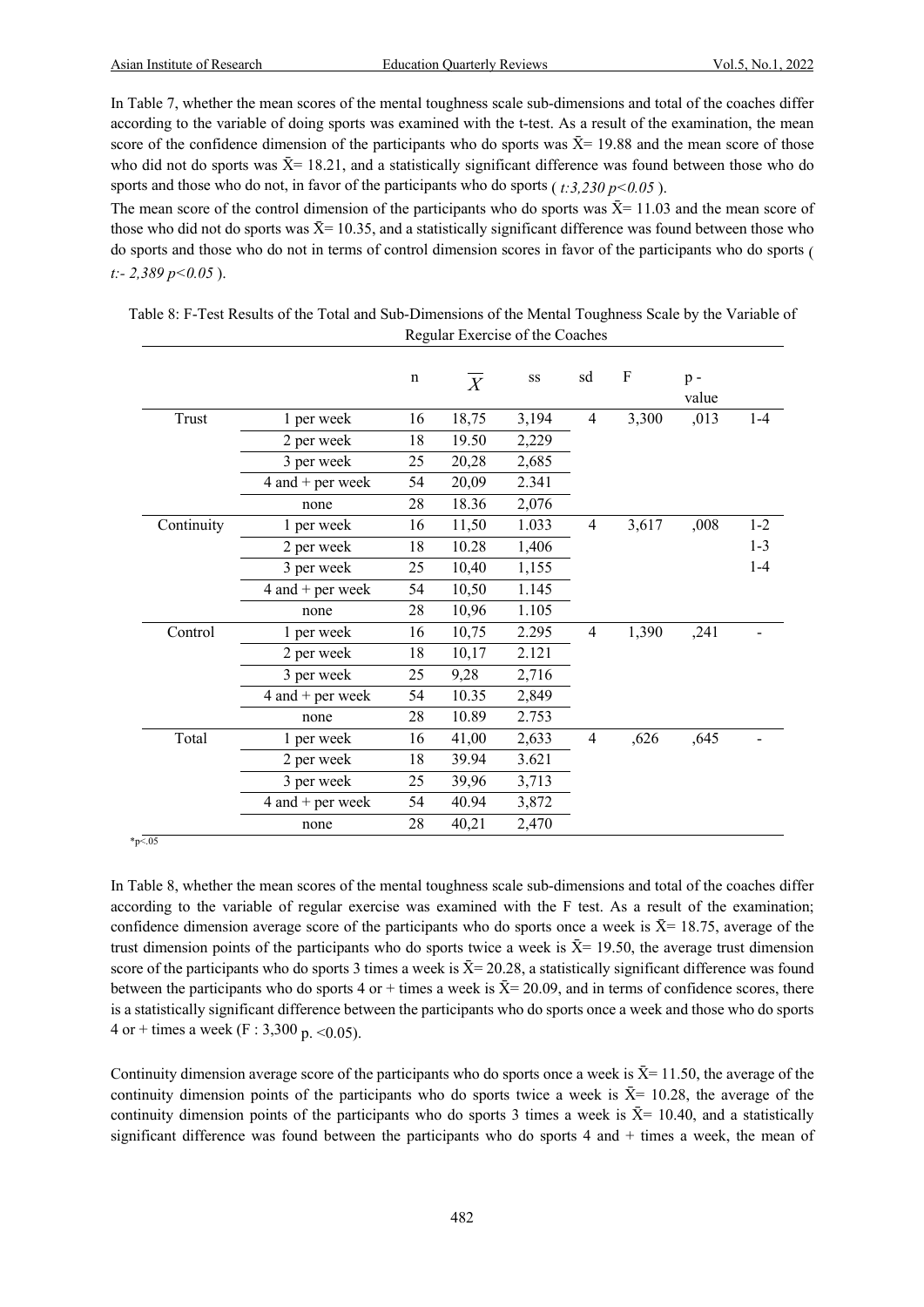continuity dimension is  $\bar{X} = 10.50$ , and the confidence scores between the participants who do sports once a week and those who do sports 2, 3 and 4 times a week ( $F: 3.617 \text{ p} \le 0.05$ ).

#### **4. Discussion and Conclusion**

Total and sub-dimension (trust, continuity, control) score averages of the coaches participating in the study were examined. As a result of this examination, it was concluded that the total and sub-dimension levels of the mental toughness scale of the participants included in the study were at a moderate level. It can be said that the reason for this is the positive effect of sports on human psychology. When the literature is examined; in the study conducted by Demir and Türkeli (2019) on the students of the faculty of sports sciences, the fact that the mental toughness levels of the participants were above the average was made on the relationship between the loneliness levels of the American football players and the mental toughness levels in sports, and the values were higher than the average value. It is understood that the study conducted by Kurtulget et al., (2018) on basketball players is in parallel with the current study in terms of the mental toughness of the athletes at a good level in the continuity sub-dimension, the medium level in the confidence dimension, and the results of Harman's (2019) study on cyclists. It was observed that there was no significant difference in terms of age and working time of the participants participating in the study.

When the literature is examined, some studies that show parallelism with our study and some studies that do not. For example, in contrast to our study, Crust (2009) found no relationship between mental toughness and age. But, Crust et al. (2014) also stated that age is important in determining the level of mental resilience in parallel with the results of our study. Also, Marchant et al. (2009) and Nicholls et al. (2009) also states that mental toughness develops in parallel with age.

A significant difference was found in terms of gender, income status, place of residence, and duration of doing sports of the participants participating in the research. According to this; Among the coaches participating in the research, it was concluded that female participants had more mental toughness and control levels than male participants. It can be said that the reason for this is that women are supported by more people than men today. When the relevant literature is examined, it can be said that there are some studies that show parallelism with our study results or that do not. For example, in a study done by Yarayan et al. (2018), no significant difference was found between mental toughness and gender. However, there are studies in the literature that detect significant differences between the level of mental toughness in sports by gender (Farrokhi, Kashani, & Motasharei, 2011; Findlay & Bowker, 2009; Masum, 2014; Nicholls et al., 2009; Orhan, 2018; Yazıcı, 2016). Nicholls et al. (2009) reported in his study that mental toughness levels changed in favor of men. On the other hand, in his study on tennis players, Masum (2014) also mentions the mental t toughness levels that he determined in favor of men. Juan and Lopez (2015) also state that male athletes have higher mental toughness levels compared to female athletes.

According to the income level of the coaches, it was concluded that the participants with an income between  $\pm 0$ and 4500 had a lower level of confidence in mental resilience than the participants with an income between ₺ 7001 - 9000 and ₺ 4501 - 7000. From this point of view, it can be said that the abundance of material income is due to the fact that it has a significant impact on human life. When the literature is examined, Tekkurşun et al. (2019) on the students of the faculty of sports sciences, it is seen that there was no significant difference between exercise addiction and mental toughness levels in sports, according to the monthly income of the participants, which shows that this does not support the current study.

It was concluded that the participants living in the metropolis city had less mental toughness scale control level than the participants living in the district and town/village, according to the place of residence of the coaches. From this point of view, it can be said that the difficulty of living in a metropolitan city (in economic, social and cultural sense) has a negative effect on the mental resilience control dimension. When examining the literature, Kalkavan et al. (2020) on mountain bike athletes, it can be concluded that there was no significant difference between the mental toughness levels of the athletes depending on the environment in which they lived.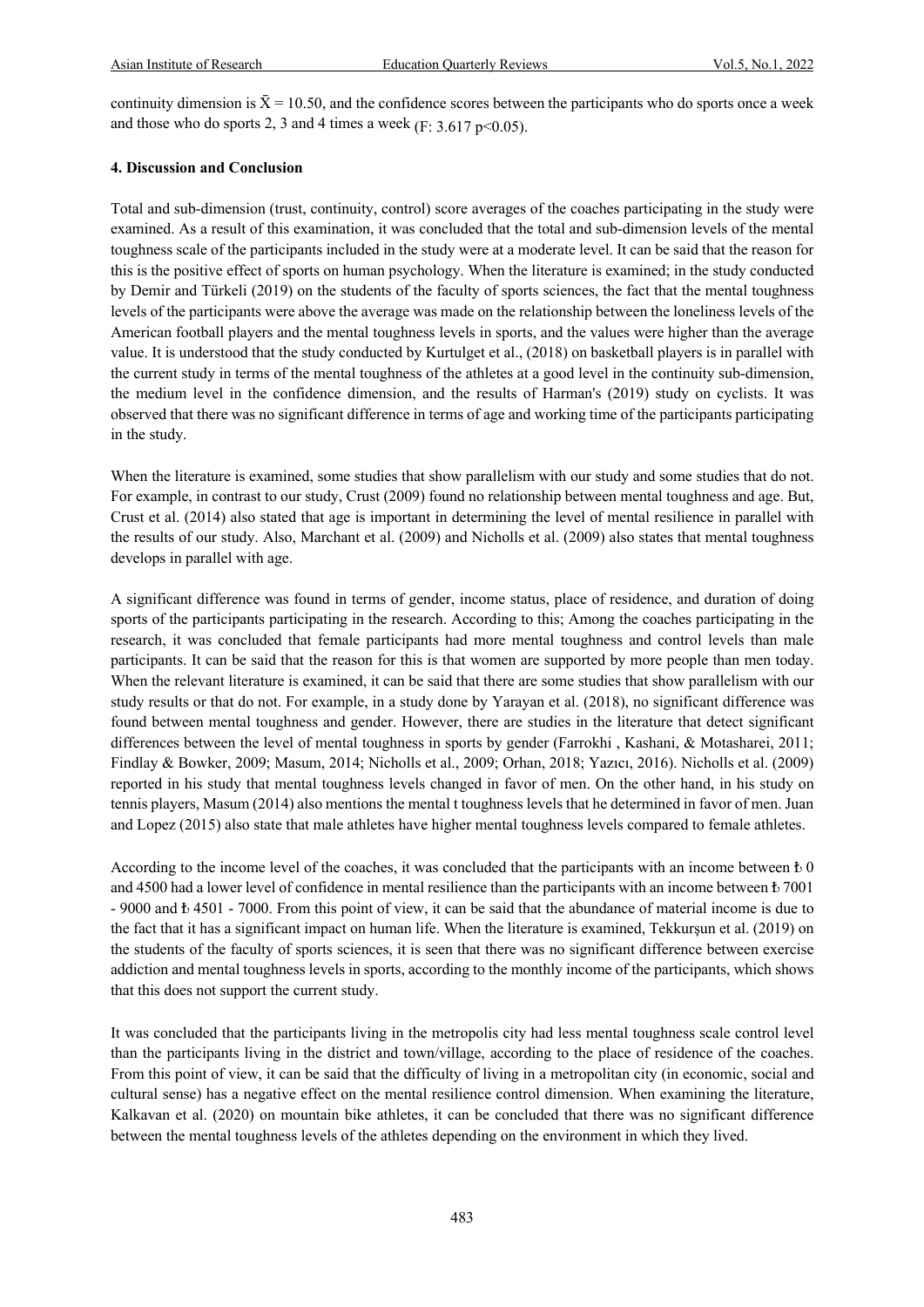According to the coaches' doing sports variable, it was concluded that the participants who do sports have a higher level of mental toughness, confidence and control than the participants who do not do sports. It can be said that the reason for this is that sports have a positive effect on people's lives, as in everything else. When the literature is examined, no study has been found that examines the relationship between mental toughness and whether or not to do sports.

According to the variable of the frequency of doing sports of the coaches, it was concluded that the participants who do sports 3 days a week have a higher level of confidence in mental toughness than the participants who do sports 1 day a week. Therefore, the frequency of doing sports plays an important role in terms of positive perception. In terms of continuity, it is seen that the participants who do sports 1 day a week have more mental toughness than those who do sports 2, 3 and 4 days a week. It can be said that the reason for this is that doing more sports has a negative effect on the continuity of mental toughness. Again, when the literature is examined, it is seen that some studies support the current study and some do not. For example, Tekkursun et al. (2019) on the students of the faculty of sports sciences, it was determined that the mental toughness level of the participants in sports differed significantly according to the regular sports status. Accordingly, while it was not in parallel with the current study in the "Continuity" dimension, it was found that the mean scores of those who did not do regular sports in the "Control" sub-dimensions were significantly higher than those who did regular sports, which was in parallel with the current study. Crust (2009) stated that there is no significant relationship between mental toughness and sports experience. On the other hand, Nicholls et al. (2009) and Connaughton et al. (2008), it was found that mental toughness differs significantly in terms of sports experience.

#### **5. Suggestions**

In this section, suggestions developed according to the results of the research and the experiences gained by the researcher are given. The correlation or the effect of the mental toughness levels of the coaches who are coaching in various branches can be examined.

#### *5.1. Suggestions for Future Research;*

The mental toughness levels of coaches working in various branches were examined.

- It can be done to different sample groups.
- The research can be expanded and applied to a larger sample group.
- With different data sources such as interviews and observations, the validity of the research can be ensured and a richer information can be obtained.

#### **References**

- Altintas, A., Koruc, P. B. (2016). *Mental toughness inventory in sports investigation of psychometric properties.* Journal of Sports Sciences Hacettepe Journal of Sport Sciences 2016, 27 (4), 162–171.
- Bakker, F. C. (1990). Whiting HTA, Van der brug H. *Sport psychology: Concepts and applications*. NewYork, John Wiley and Sons,
- Borg, W. R. & Gall, M. (1989). *Educational research: An introduction*. New York: Longmen, p.939.
- Bull, S. J., Shambrook, C. J., James, W., & Brooks, J. E. (2005). *Towards an understanding of mental toughness in elite English cricketers*. Journal of Applied Sport Psychology, 17(3), 209-227.
- Burton, D., & Raedeke, T. D. (2008). *Sport psychology for coaches.* Human Kinetics.
- Connaughton, D., Wadey, R., Hanton, S., & Jones, G. (2008). *The development and maintenance of mental toughness: Perceptions of elite performers*. Journal of Sports Sciences, 26(1), 83-95.
- Crust, L. (2009). *The relationship between mental toughness and affect intensity*. Personality and Individual Differences, 47(8), 959-963.
- Crust, L., Earle, K., Perry, J., Earle, F., Clough, A., & Clough, P. J. (2014). *Mental toughness in higher education: Relationships with achievement and progression in first-year university sports students*. Personality and Individual Differences, 69, 87-91.
- Demir, G. T., & Turkeli, A. (2019). *Investigation of exercise addiction and mental toughness levels of faculty of sport sciences students*. Journal of Sport Sciences Research, 4(1), 10-24.